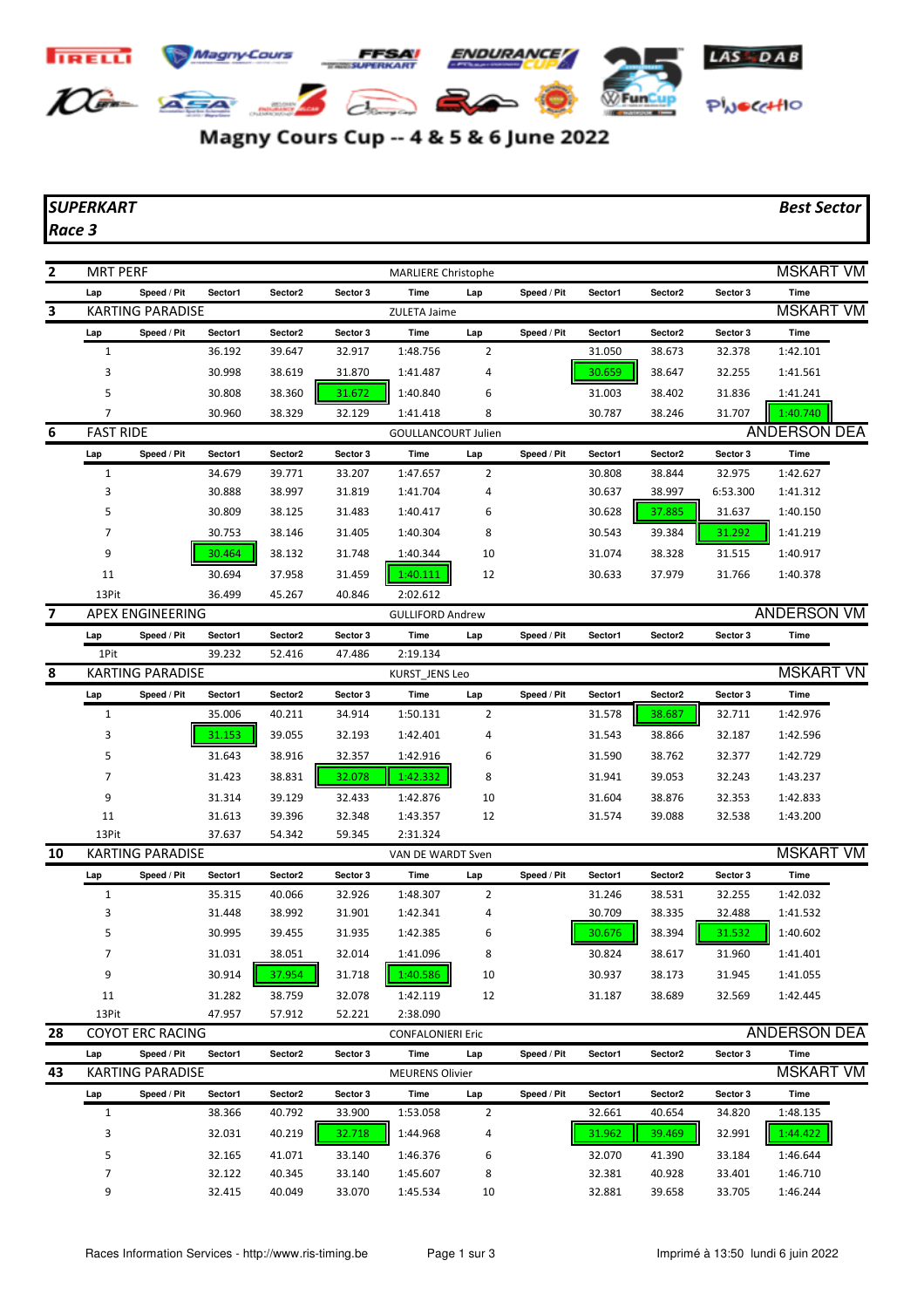|    | 11             |                         | 32.397   | 40.041  | 34.843   | 1:47.281                  | 12             |             | 32.762           | 40.089  | 33.386   | 1:46.237            |  |  |
|----|----------------|-------------------------|----------|---------|----------|---------------------------|----------------|-------------|------------------|---------|----------|---------------------|--|--|
| 51 |                | PETERSMOTORENREVISIE    |          |         |          | REIT Christiaan           |                |             |                  |         |          | <b>MSKART PVP</b>   |  |  |
|    | Lap            | Speed / Pit             | Sector1  | Sector2 | Sector 3 | Time                      | Lap            | Speed / Pit | Sector1          | Sector2 | Sector 3 | Time                |  |  |
|    | 1              |                         | 37.375   | 58.025  | 34.506   | 2:09.906                  | 2              |             | 33.907           | 40.254  | 34.173   | 1:48.334            |  |  |
|    | 3              |                         | 33.718   | 52.628  | 34.879   | 2:01.225                  | 4              |             | 34.527           | 58.330  | 39.105   | 2:11.962            |  |  |
|    | 5Pit           |                         | 36.664   | 43.103  |          | 2:03.348                  |                |             |                  |         |          |                     |  |  |
| 54 |                | <b>KARTING PARADISE</b> |          |         | 43.581   |                           |                |             |                  |         |          | <b>MSKART VM</b>    |  |  |
|    |                |                         |          |         |          | VAN_DER_LINDE Judith      |                |             |                  |         |          |                     |  |  |
|    | Lap            | Speed / Pit             | Sector1  | Sector2 | Sector 3 | Time                      | Lap            | Speed / Pit | Sector1          | Sector2 | Sector 3 | Time                |  |  |
|    | 1              |                         | 36.178   | 41.481  | 34.377   | 1:52.036                  | 2              |             | 33.232           | 40.512  | 33.620   | 1:47.364            |  |  |
|    | 3              |                         | 32.856   | 40.236  | 33.024   | 1:46.116                  | 4              |             | 32.686           | 40.378  | 32.936   | 1:46.000            |  |  |
|    | 5              |                         | 32.535   | 40.499  | 35.436   | 1:48.470                  | 6              |             | 32.773           | 40.483  | 33.274   | 1:46.530            |  |  |
|    | 7              |                         | 32.659   | 40.120  | 32.964   | 1:45.743                  | 8              |             | 32.737           | 40.093  | 32.905   | 1:45.735            |  |  |
|    | 9              |                         | 32.741   | 40.619  | 33.136   | 1:46.496                  | 10             |             | 32.839           | 40.299  | 32.977   | 1:46.115            |  |  |
|    | 11             |                         | 32.241   | 40.010  | 32.701   | 1:44.952                  | 12             |             | 32.281           | 39.411  | 32.903   | 1:44.595            |  |  |
|    | 13Pit          |                         | 36.354   | 44.604  | 41.617   | 2:02.575                  |                |             |                  |         |          |                     |  |  |
| 65 |                | <b>KARTING PARADISE</b> |          |         |          | VAN_DE_NES Richard        |                |             | <b>MSKART VM</b> |         |          |                     |  |  |
|    | Lap            | Speed / Pit             | Sector1  | Sector2 | Sector 3 | Time                      | Lap            | Speed / Pit | Sector1          | Sector2 | Sector 3 | Time                |  |  |
|    | $\mathbf{1}$   |                         | 36.221   | 40.308  | 32.459   | 1:48.988                  | 2              |             | 31.143           | 39.051  | 32.127   | 1:42.321            |  |  |
|    | 3              |                         | 31.186   | 39.300  | 32.032   | 1:42.518                  | 4              |             | 31.390           | 38.820  | 31.917   | 1:42.127            |  |  |
|    | 5              |                         | 31.256   | 39.025  | 31.784   | 1:42.065                  | 6              |             | 31.114           | 38.489  | 31.648   | 1:41.251            |  |  |
|    | 7              |                         | 30.759   | 38.089  | 31.735   | 1:40.583                  | 8              |             | 30.802           | 38.789  | 31.558   | 1:41.149            |  |  |
|    | 9              |                         | 30.840   | 38.625  | 32.006   | 1:41.471                  | 10             |             | 31.165           | 39.012  | 31.585   | 1:41.762            |  |  |
|    |                |                         |          |         |          |                           |                |             |                  |         |          |                     |  |  |
|    | 11             |                         | 31.106   | 38.631  | 31.552   | 1:41.289                  | 12             |             | 30.897           | 38.323  | 31.863   | 1:41.083            |  |  |
|    | 13Pit          |                         | 41.325   | 42.046  | 40.897   | 2:04.268                  |                |             |                  |         |          |                     |  |  |
| 69 |                | <b>COYOT ERC RACING</b> |          |         |          | VANDEMEULEBROUCKE Thierry |                |             |                  |         |          | <b>PVP/DEA</b>      |  |  |
|    | Lap            | Speed / Pit             | Sector1  | Sector2 | Sector 3 | Time                      | Lap            | Speed / Pit | Sector1          | Sector2 | Sector 3 | Time                |  |  |
|    | 1              |                         | 39.246   | 42.732  | 35.397   | 1:57.375                  | 2              |             | 34.497           | 42.616  | 35.526   | 1:52.639            |  |  |
|    | 3              |                         | 34.957   | 43.894  | 36.326   | 1:55.177                  | 4              |             | 35.480           | 43.472  | 35.826   | 1:54.778            |  |  |
|    | 5              |                         | 35.554   | 42.796  | 36.210   | 1:54.560                  | 6              |             | 34.865           | 43.129  | 35.862   | 1:53.856            |  |  |
|    | 7              |                         | 35.096   | 42.678  | 35.939   | 1:53.713                  | 8              |             | 34.770           | 43.856  | 36.063   | 1:54.689            |  |  |
|    | 9              |                         | 34.842   | 42.733  | 35.166   | 1:52.741                  | 10             |             | 34.997           | 41.687  | 35.887   | 1:52.571            |  |  |
|    | 11             |                         | 35.032   | 42.082  | 35.654   | 1:52.768                  | 12Pit          |             | 44.223           | 50.125  | 49.372   | 2:23.720            |  |  |
| 79 |                | JPD MOTORSPORT          |          |         |          | <b>DREDGE Jason</b>       |                |             |                  |         |          | <b>ANDERSON PVP</b> |  |  |
|    | Lap            | Speed / Pit             | Sector1  | Sector2 | Sector 3 | Time                      | Lap            | Speed / Pit | Sector1          | Sector2 | Sector 3 | Time                |  |  |
|    | 1              |                         | 37.618   | 40.943  | 32.756   | 1:51.317                  | 2              |             | 32.010           | 39.049  | 32.269   | 1:43.328            |  |  |
|    | 3              |                         | 32.045   | 38.935  | 31.973   | 1:42.953                  | 4              |             | 31.883           | 38.818  | 31.995   | г<br>1:42.696       |  |  |
|    |                |                         |          |         |          |                           |                |             |                  |         |          |                     |  |  |
|    | 5              |                         | 32.075   | 39.528  | 32.314   | 1:43.917                  | 6              |             | 31.888           | 39.175  | 32.236   | 1:43.299            |  |  |
|    | 7              |                         | 31.793   | 39.376  | 32.321   | 1:43.490                  | 8              |             | 31.898           | 39.795  | 32.507   | 1:44.200            |  |  |
|    | 9              |                         | 32.251   | 39.700  | 33.277   | 1:45.228                  | 10             |             | 32.850           | 39.403  | 35.351   | 1:47.604            |  |  |
|    | 11             |                         | 35.029   | 44.960  | 39.217   | 1:59.206                  | 12             |             | 37.958           | 49.756  | 38.722   | 2:06.436            |  |  |
| 84 |                | REDSPEED RACING         |          |         |          | <b>ROBINSON Matt</b>      |                |             |                  |         |          | ANDERSON VM         |  |  |
|    | Lap            | Speed / Pit             | Sector1  | Sector2 | Sector 3 | Time                      | Lap            | Speed / Pit | Sector1          | Sector2 | Sector 3 | Time                |  |  |
|    | $\mathbf{1}$   |                         | 35.260   | 39.525  | 31.980   | 1:46.765                  | $\overline{2}$ |             | 31.440           | 39.010  | 32.682   | 1:43.132            |  |  |
|    | 3              |                         | 31.103   | 38.262  | 31.115   | 1:40.480                  | 4              |             | 30.709           | 37.921  | 30.919   | 1:39.549            |  |  |
|    | 5              |                         | 30.945   | 37.966  | 32.147   | 1:41.058                  | 6              |             | 30.841           | 37.852  | 31.465   | 1:40.158            |  |  |
|    | $\overline{7}$ |                         | 30.813   | 38.302  | 31.072   | 1:40.187                  | 8              |             | 30.762           | 38.992  | 30.928   | 1:40.682            |  |  |
|    | 9              |                         | 30.813   | 37.651  | 31.767   | 1:40.231                  | 10             |             | 30.979           | 37.759  | 31.187   | 1:39.925            |  |  |
|    | 11             |                         | 31.066   | 38.066  | 31.316   | 1:40.448                  | 12             |             | 31.268           | 39.477  | 36.568   | 1:47.313            |  |  |
|    | 13Pit          |                         | 1:22.478 | 39.477  | >10min   | 2:49.679                  |                |             |                  |         |          |                     |  |  |
| 85 |                | ARNAUDSPEEDRRACER       |          |         |          |                           |                |             |                  |         |          | <b>MSKART VM</b>    |  |  |
|    |                |                         |          |         |          | <b>LEGOUBIN Arnaud</b>    |                |             |                  |         |          |                     |  |  |
|    | Lap            | Speed / Pit             | Sector1  | Sector2 | Sector 3 | Time                      | Lap            | Speed / Pit | Sector1          | Sector2 | Sector 3 | Time                |  |  |
|    | 1              |                         | 37.365   | 41.430  | 34.000   | 1:52.795                  | 2              |             | 32.566           | 41.123  | 34.354   | 1:48.043            |  |  |
|    | 3              |                         | 32.138   | 40.608  | 33.260   | 1:46.006                  | 4              |             | 31.932           | 40.388  | 33.119   | 1:45.439            |  |  |
| 91 |                | <b>JOLA COMPETITION</b> |          |         |          | LAMALLE Johan             |                |             |                  |         |          | <b>MSKART VM</b>    |  |  |
|    | Lap            | Speed / Pit             | Sector1  | Sector2 | Sector 3 | Time                      | Lap            | Speed / Pit | Sector1          | Sector2 | Sector 3 | Time                |  |  |
|    | $\mathbf{1}$   |                         | 36.234   | 40.489  | 32.634   | 1:49.357                  | 2              |             | 30.886           | 39.253  | 32.225   | 1:42.364            |  |  |
|    | 3              |                         | 30.880   | 38.954  | 31.766   | 1:41.600                  | 4              |             | 30.838           | 38.652  | 31.950   | 1:41.440            |  |  |
|    | 5              |                         | 30.806   | 38.806  | 31.796   | 1:41.408                  | 6              |             | 31.020           | 38.831  | 31.986   | 1:41.837            |  |  |